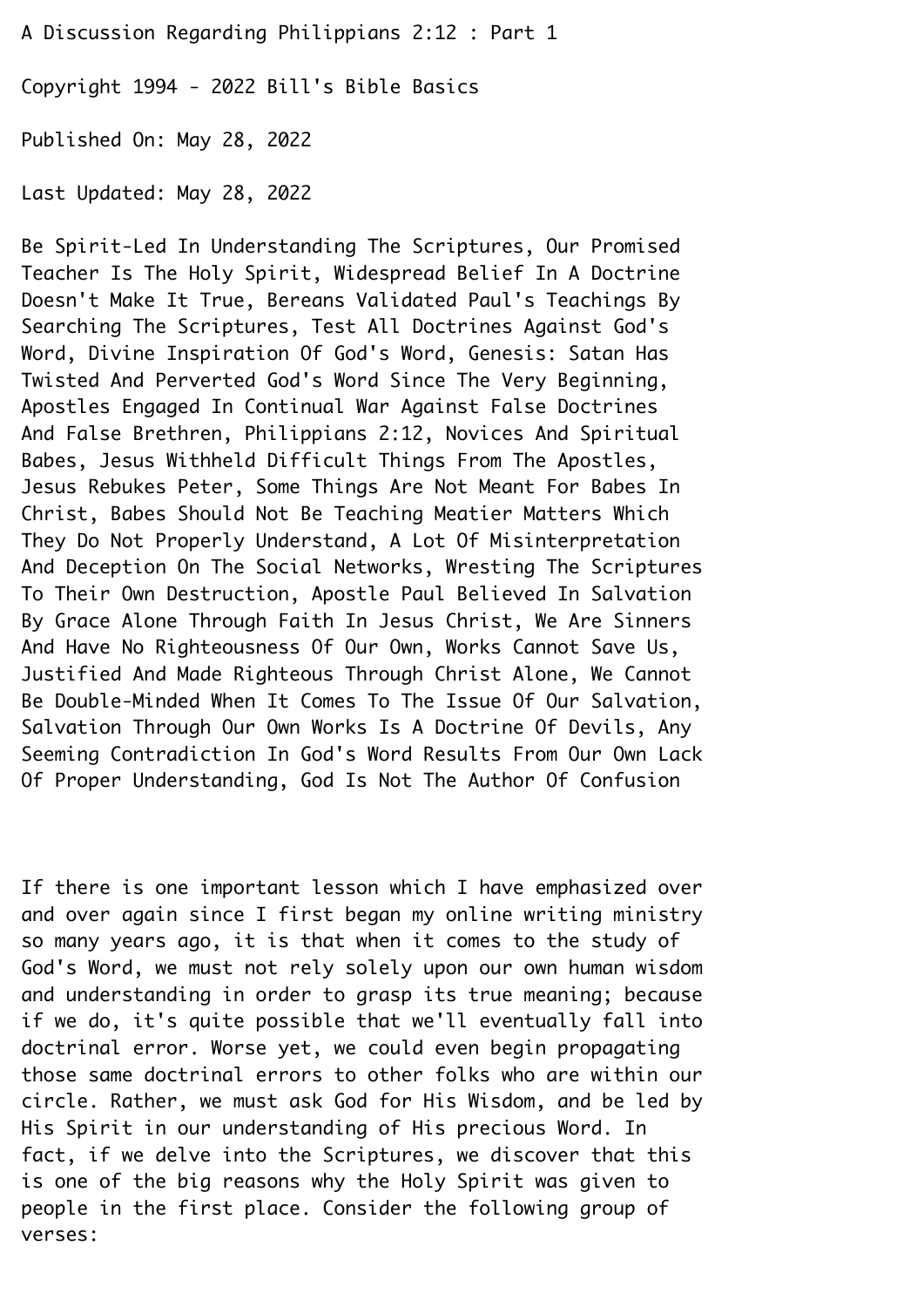"But the Comforter, which is the Holy Ghost, whom the Father will send in my name, HE SHALL TEACH YOU ALL THINGS, and bring all things to your remembrance, whatsoever I have said unto you." John 14:26, KJV¬ "Howbeit when he, the Spirit of truth, is come, HE WILL¬ GUIDE YOU INTO ALL TRUTH: for he shall not speak of himself;¬

but whatsoever he shall hear, that shall he speak: and he will shew you things to come." John 16:13, KJV¬

"For as many as are LED BY THE SPIRIT OF GOD, they are the sons of God." Romans 8:14, KJV¬

"But the natural man receiveth not the things of the Spirit of God: for they are foolishness unto him: neither can he know them, because they are spiritually discerned." 1 Corinthians 2:14, KJV¬

"If any of you lack wisdom, LET HIM ASK OF GOD, that giveth to all men liberally, and upbraideth not; and it shall be given him."¬ James 1:5, KJV¬

"If ye then, being evil, know how to give good gifts unto your children: how much more shall your heavenly Father give the Holy Spirit to them that ask him?"¬ Luke 11:13, KJV¬

"Open thou mine eyes, that I may behold wondrous things out of thy law." Psalm 119:18, KJV¬

You need to understand that just because a certain pastor or minister is teaching a particular doctrine, or just because an entire church or denomination believes a certain doctrine, does NOT necessarily make it true. That teaching could STILL be a doctrine of devils which does NOT align with the Word of¬ God. So, as I have pointed out on many previous occasions, it is imperative that we look directly to God's Word in order to determine whether or not what we are being told or taught is indeed true, and validated by the Scriptures. As you may know, this is precisely what the wise people of Berea did when the¬ Apostle Paul and Silas came preaching the Gospel to them in the Book of Acts, as we see by the following two verses:¬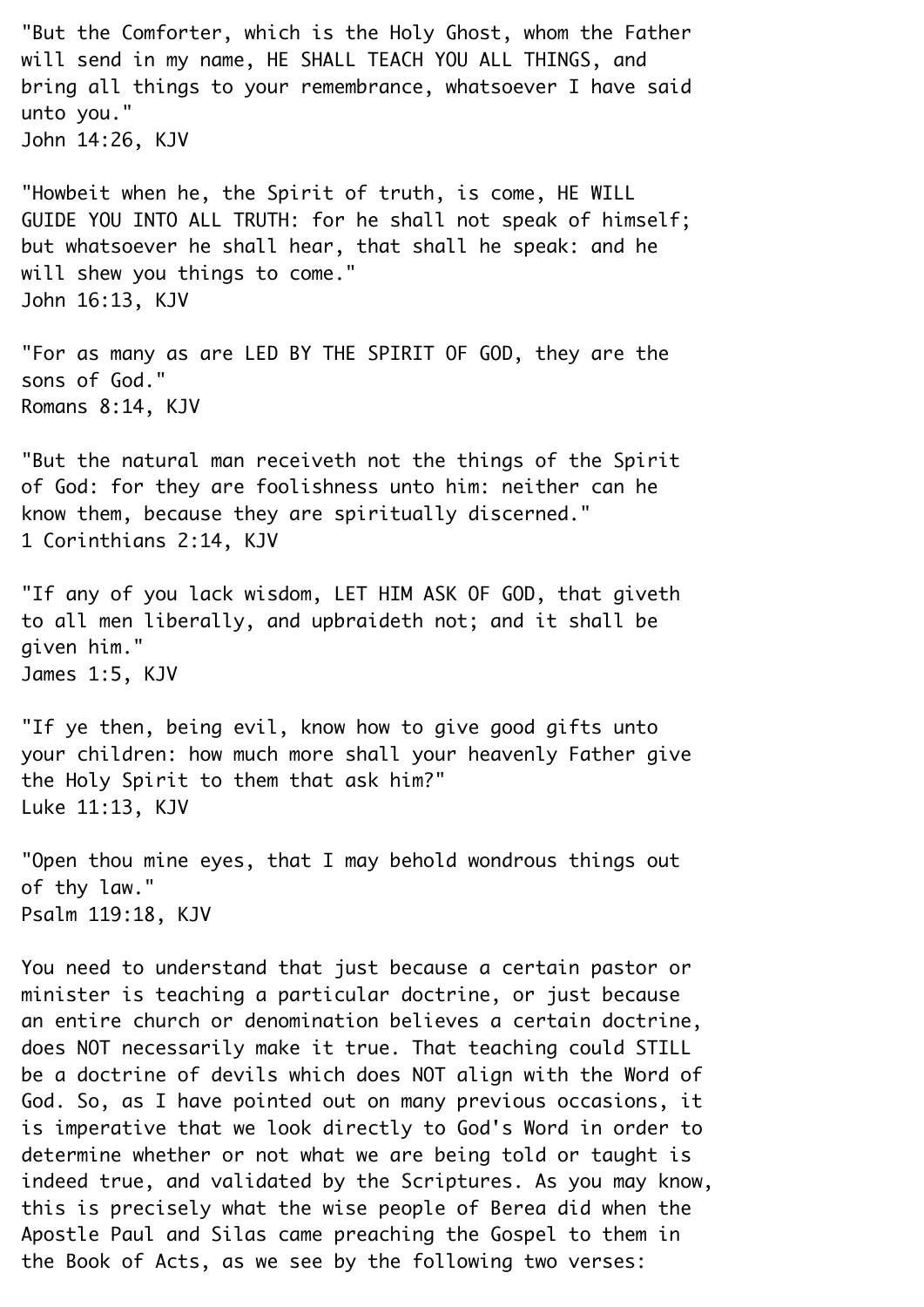"And the brethren immediately sent away Paul and Silas by night unto Berea: who coming thither went into the synagogue of the Jews. These were more noble than those in¬ Thessalonica, in that they received the word with all readiness of mind, and searched the scriptures daily, whether those things were so." Acts 17:10-11, KJV¬

Think about that for a moment. As sadly occurs many times in our modern day to our own spiritual detriment, the people of Berea could have simply adopted a lackadaisical attitude and said to themselves, "Oh, this is the great Apostle Paul. He knows what he is talking about." But they did not do that, did they? Instead, they conferred with the Scriptures. They wanted to make certain that what Paul and Silas were telling them was Scripturally sound. Oh that more people today would do the very same thing, instead of being deceived by wolves in sheep's clothing! To reiterate, we must diligently study¬ God's Word and search the Scriptures, and we must test, try or prove what we are being taught, to make certain that it is firmly based upon Biblical truth. Consider the following set of verses which likewise confirm this important point:¬

"Study to shew thyself approved unto God, a workman that needeth not to be ashamed, rightly dividing the word of truth."¬

2 Timothy 2:15, KJV¬

"Prove [test, examine] all things; hold fast that which is good."¬

1 Thessalonians 5:21, KJV¬

"Search the scriptures; for in them ye think ye have eternal life: and they are they which testify of me."¬ John 5:39, KJV¬

"Beloved, believe not every spirit, but try the spirits whether they are of God: because many false prophets are gone out into the world."¬ 1 John 4:1, KJV¬

Now, some foolish people who lack the Spirit of God may come to question my position, and ask why we should even do this.¬ Why test against the Scriptures? Well, the answer is quite simple. Because the Scriptures are Divinely Inspired, as we can determine by these two verses: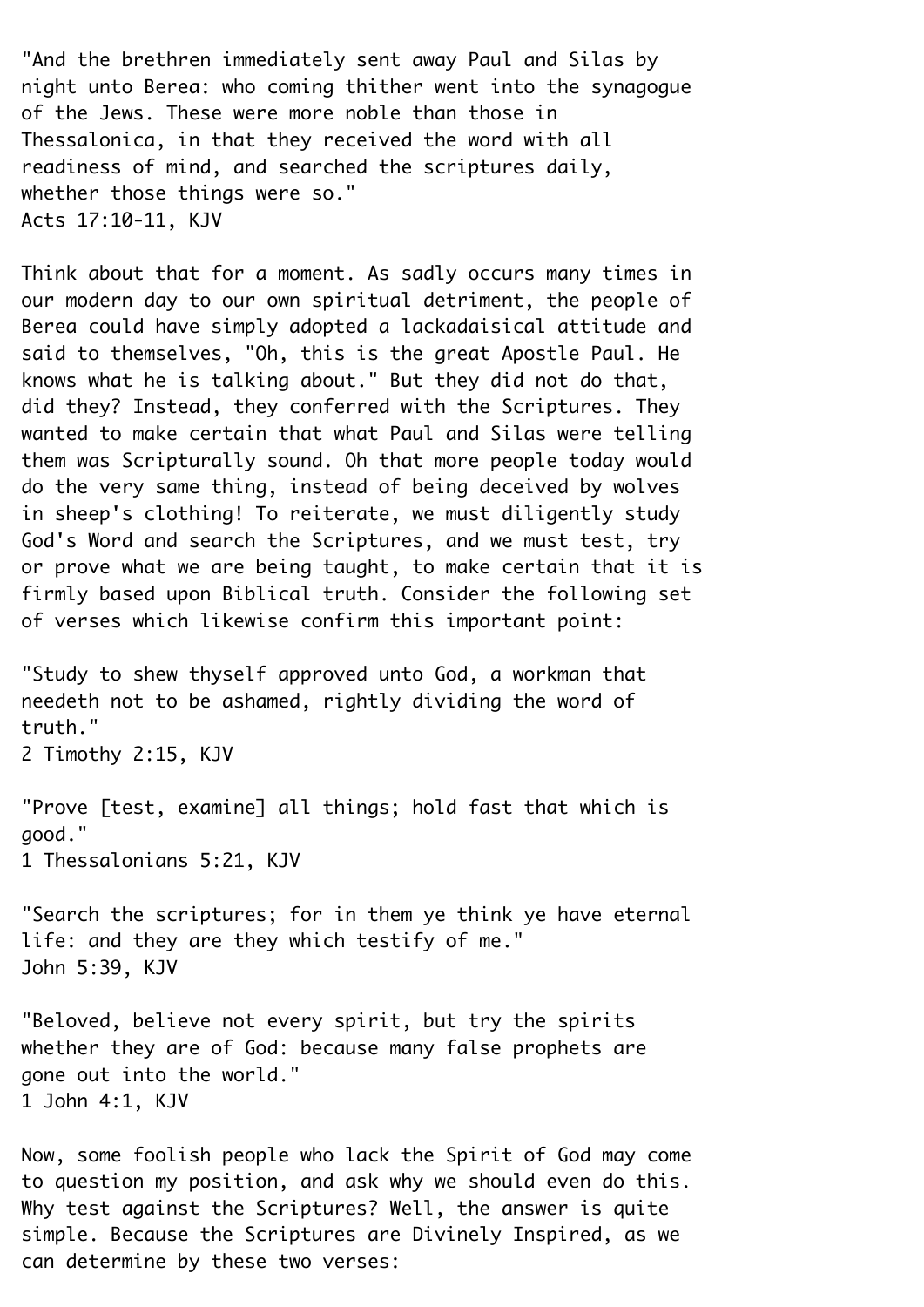"All scripture is given by inspiration of God, and is profitable for doctrine, for reproof, for correction, for instruction in righteousness:"¬ 2 Timothy 3:16, KJV¬

"For the prophecy came not in old time by the will of man: but holy men of God spake as they were moved by the Holy¬ Ghost."¬ 2 Peter 1:21, KJV¬

As I said a moment ago, it is because many modern Christians fail to do this, because they don't take the time to really examine what they are being taught by their church, minister or pastor, that they have fallen into some serious doctrinal errors, some of which I discuss in other Bill's Bible Basics articles. Of course, this is nothing new. The Devil has been doing all he can to pervert and corrupt God's Word since the very beginning in the Garden of Eden when he said "Hath God said," as we see by this well-known verse:

"Now the serpent was more subtil than any beast of the field which the LORD God had made. And he said unto the woman, Yea, hath God said, Ye shall not eat of every tree of the garden?"¬ Genesis 3:1, KJV¬

As I have likewise discussed before, it was the same thing during the First Century. There is clear Scriptural evidence which indicates that the Apostles engaged in a continual war against the false doctrines and false brethren which crept into the Early Church, as we can easily determine by this group of verses:¬

"Then understood they how that he bade them not beware of the leaven of bread, but of the doctrine of the Pharisees and of the Sadducees." Matthew 16:12, KJV¬

"That we henceforth be no more children, tossed to and fro, and carried about with every wind of doctrine, by the sleight of men, and cunning craftiness, whereby they lie in wait to deceive; But speaking the truth in love, may grow up into him in all things, which is the head, even Christ:" Ephesians 4:14-15, KJV¬

"Be not carried about with divers and strange doctrines. For¬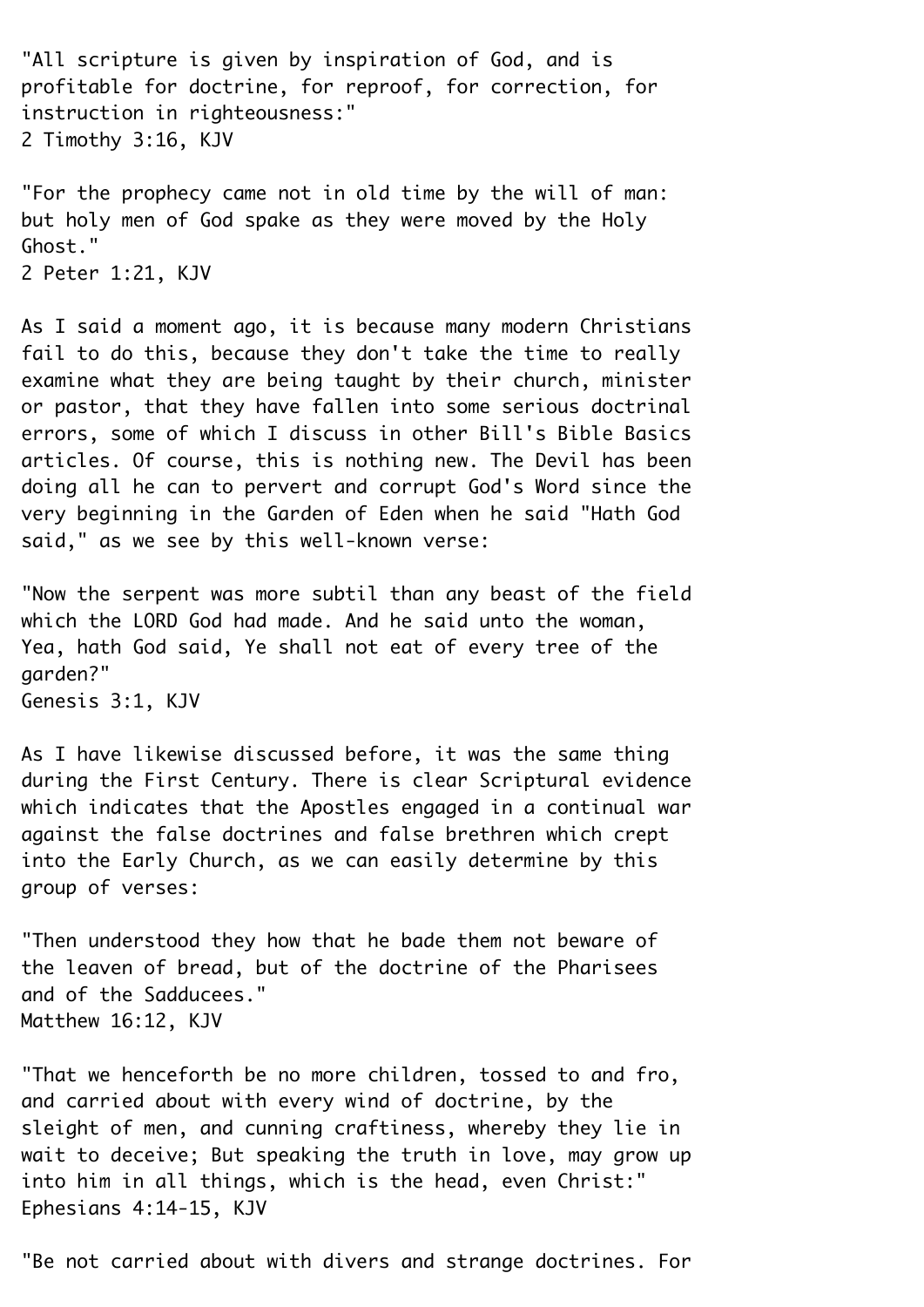it is a good thing that the heart be established with grace; not with meats, which have not profited them that have been occupied therein."¬ Hebrews 13:9, KJV¬

"As I besought thee to abide still at Ephesus, when I went into Macedonia, that thou mightest charge some that they teach no other doctrine, Neither give heed to fables and endless genealogies, which minister questions, rather than godly edifying which is in faith: so do."¬ 1 Timothy 1:3-4, KJV¬

"Now the Spirit speaketh expressly, that in the latter times some shall depart from the faith, giving heed to seducing spirits, and doctrines of devils; Speaking lies in hypocrisy; having their conscience seared with a hot iron;" 1 Timothy 4:1-2, KJV¬

"If any man teach otherwise, and consent not to wholesome words, even the words of our Lord Jesus Christ, and to the doctrine which is according to godliness; He is proud, knowing nothing, but doting about questions and strifes of words, whereof cometh envy, strife, railings, evil surmisings, Perverse disputings of men of corrupt minds, and destitute of the truth, supposing that gain is godliness: from such withdraw thyself." 1 Timothy 6:3-5, KJV¬

"For the time will come when they will not endure sound doctrine; but after their own lusts shall they heap to themselves teachers, having itching ears;"¬ 2 Timothy 4:3, KJV¬

"But I fear, lest by any means, as the serpent beguiled Eve through his subtilty, so your minds should be corrupted from the simplicity that is in Christ. For if he that cometh preacheth another Jesus, whom we have not preached, or if ye receive another spirit, which ye have not received, or another gospel, which ye have not accepted, ye might well bear with him . . . For such are false apostles, deceitful workers, transforming themselves into the apostles of¬ Christ. And no marvel; for Satan himself is transformed into an angel of light. Therefore it is no great thing if his ministers also be transformed as the ministers of righteousness; whose end shall be according to their works."¬ 2 Corinthians 11:3-4, 13-15, KJV¬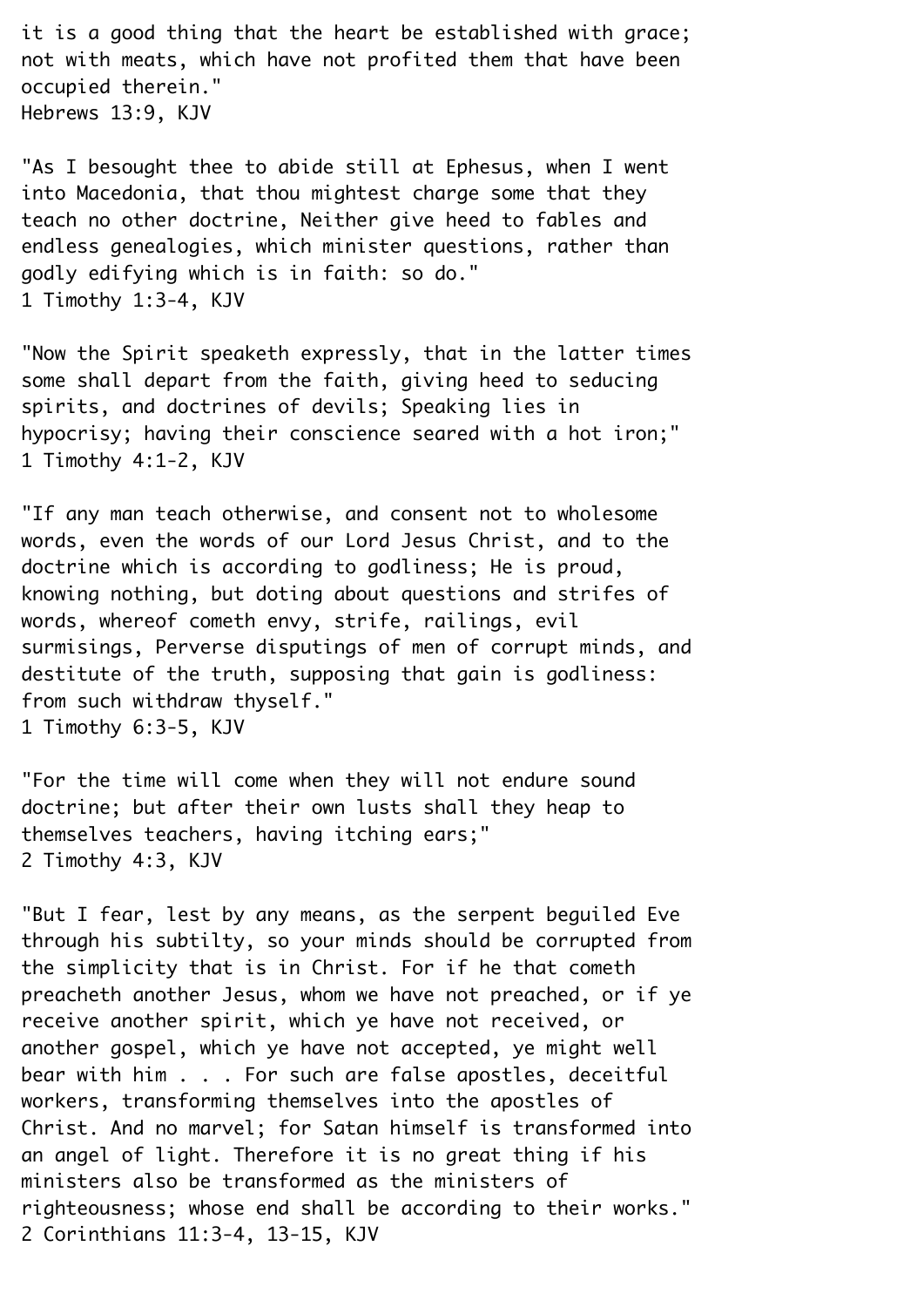"I marvel that ye are so soon removed from him that called you into the grace of Christ unto another gospel: Which is not another; but there be some that trouble you, and would pervert the gospel of Christ. But though we, or an angel from heaven, preach any other gospel unto you than that which we have preached unto you, let him be accursed. As we said before, so say I now again, If any man preach any other gospel unto you than that ye have received, let him be accursed."¬ Galatians 1:6-9, KJV¬

"And that because of false brethren unawares brought in, who came in privily to spy out our liberty which we have in¬ Christ Jesus, that they might bring us into bondage:" Galatians 2:4, KJV¬

"Beware of dogs, beware of evil workers, beware of the concision."¬ Philippians 3:2, KJV¬

"Take heed therefore unto yourselves, and to all the flock, over the which the Holy Ghost hath made you overseers, to feed the church of God, which he hath purchased with his own blood. For I know this, that after my departing shall grievous wolves enter in among you, not sparing the flock.¬ Also of your own selves shall men arise, speaking perverse things, to draw away disciples after them."¬ Acts 20:28-30, KJV¬

"Now I beseech you, brethren, mark them which cause divisions and offences contrary to the doctrine which ye have learned; and avoid them." Romans 16:17, KJV¬

"But avoid foolish questions, and genealogies, and contentions, and strivings about the law; for they are unprofitable and vain. A man that is an heretick after the first and second admonition reject; Knowing that he that is such is subverted, and sinneth, being condemned of himself." Titus 3:9-11, KJV¬

"But there were false prophets also among the people, even as there shall be false teachers among you, who privily shall bring in damnable heresies, even denying the Lord that bought them, and bring upon themselves swift destruction.¬ And many shall follow their pernicious ways; by reason of whom the way of truth shall be evil spoken of."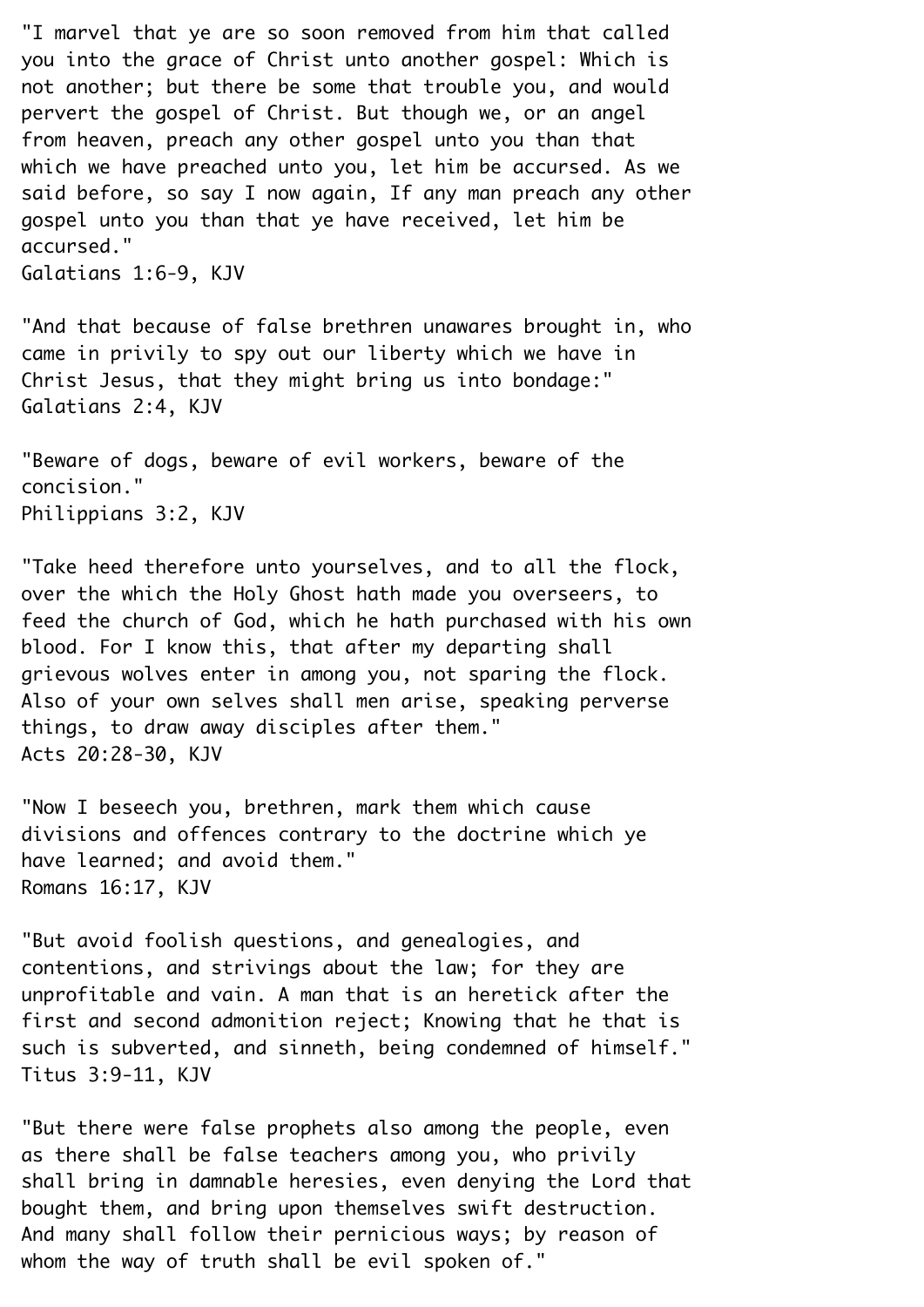2 Peter 2:1-2, KJV¬

"Little children, it is the last time: and as ye have heard that antichrist shall come, even now are there many antichrists; whereby we know that it is the last time. They went out from us, but they were not of us; for if they had been of us, they would no doubt have continued with us: but they went out, that they might be made manifest that they were not all of us." 1 John 2:18-19, KJV¬

"Whosoever transgresseth, and abideth not in the doctrine of¬ Christ, hath not God. He that abideth in the doctrine of¬ Christ, he hath both the Father and the Son. If there come any unto you, and bring not this doctrine, receive him not into your house, neither bid him God speed: For he that biddeth him God speed is partaker of his evil deeds."¬ 2 John 1:9-11, KJV¬

Having now established a clear Scriptural baseline for this article, let us get to the meat of the matter. There is a verse which has caused a considerable amount of trouble for some Christians. It is not that there is anything wrong with the verse itself. Rather, it is in the way that some people have chosen interpret it. That verse is the following:

"Wherefore, my beloved, as ye have always obeyed, not as in my presence only, but now much more in my absence, work out your own salvation with fear and trembling."¬ Philippians 2:12, KJV¬

Taken by itself, this verse from the Apostle Paul's Epistle to the brethren at Philippi can be dangerous in the hands of novices. That is to say, in the hands of babes in Christ who are not skilled with the Word of God. Again, this problem is evident in the writings of the Apostles, as we can see by the following set of verses:¬

"I have fed you with milk, and not with meat: for hitherto ye were not able to bear it, neither yet now are ye able."¬ 1 Corinthians 3:2, KJV¬

"Of whom we have many things to say, and hard to be uttered, seeing ye are dull of hearing. For when for the time ye ought to be teachers, ye have need that one teach you again which be the first principles of the oracles of God; and are become such as have need of milk, and not of strong meat.¬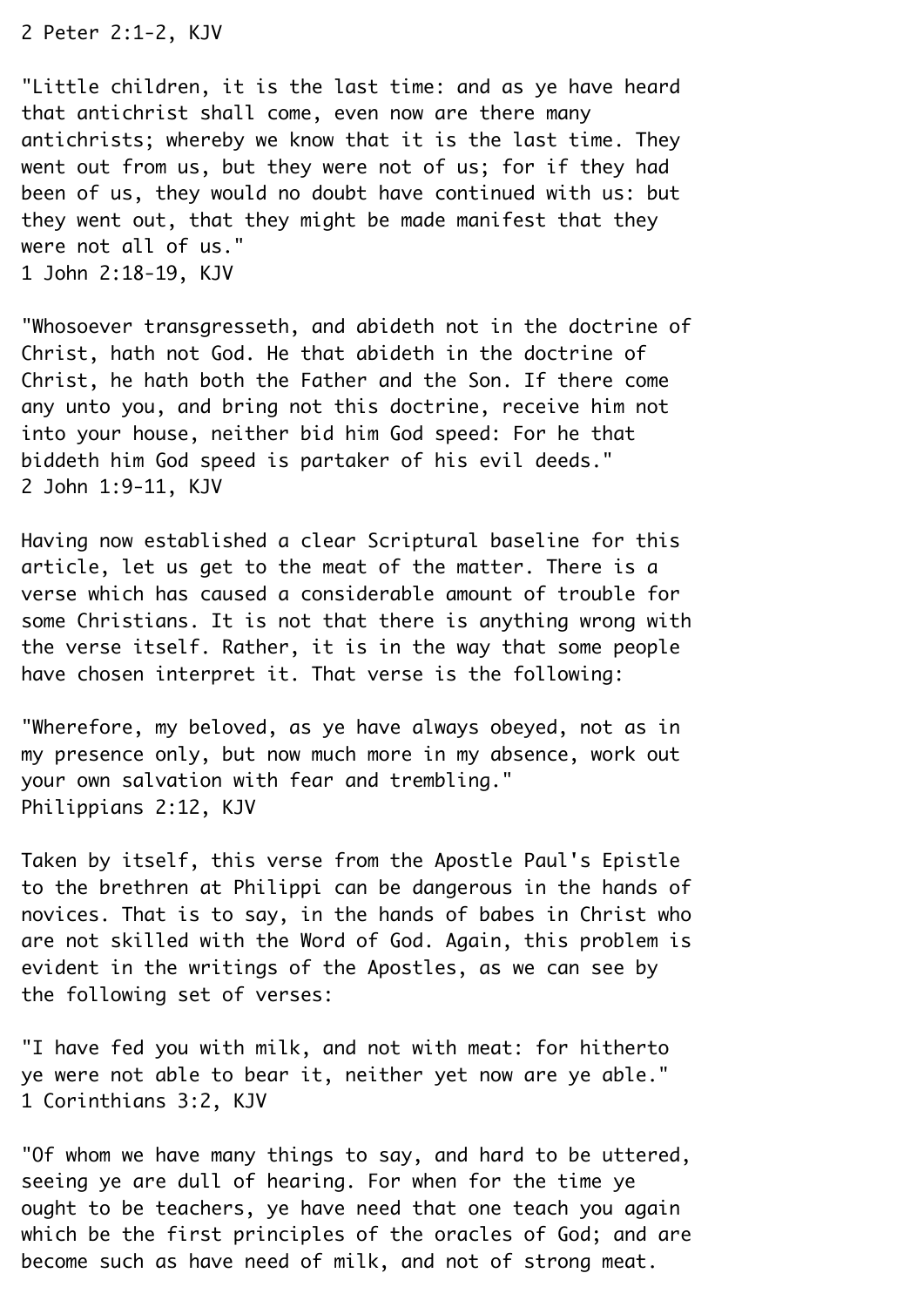For every one that useth milk is unskilful in the word of righteousness: for he is a babe. But strong meat belongeth to them that are of full age, even those who by reason of use have their senses exercised to discern both good and evil."¬

Hebrews 5:11-14, KJV¬

"As newborn babes, desire the sincere milk of the word, that ye may grow thereby:" 1 Peter 2:2, KJV¬

"As also in all his epistles, speaking in them of these things; in which are some things hard to be understood, which they that are unlearned and unstable wrest, as they do also the other scriptures, unto their own destruction." 2 Peter 3:16, KJV¬

In fact, there were some things which even Jesus purposely withheld from His followers, because He realized that they were not yet spiritually mature enough, and ready enough, to understand them, and much less to accept them. That is why on one occasion He said the following to them:

"I have yet many things to say unto you, but ye cannot bear them now."¬ John 16:12, KJV¬

A good example of this is when Jesus and the Apostles were near Caesarea Philippi. As you may recall, it was at that time that Jesus began to inform His followers -- to their shock -- that they would go to Jerusalem, where He would be crucified. Of course, as we know from the following group of verses, the Apostle Peter was really taken back by this sad announcement. Thus, he protested strongly to the Lord, only to be rebuked by the same, as we see here:¬

"From that time forth began Jesus to shew unto his disciples, how that he must go unto Jerusalem, and suffer many things of the elders and chief priests and scribes, and be killed, and be raised again the third day. Then Peter took him, and began to rebuke him, saying, Be it far from thee, Lord: this shall not be unto thee. But he turned, and said unto Peter, Get thee behind me, Satan: thou art an offence unto me: for thou savourest not the things that be of God, but those that be of men." Matthew 16:21-23, KJV¬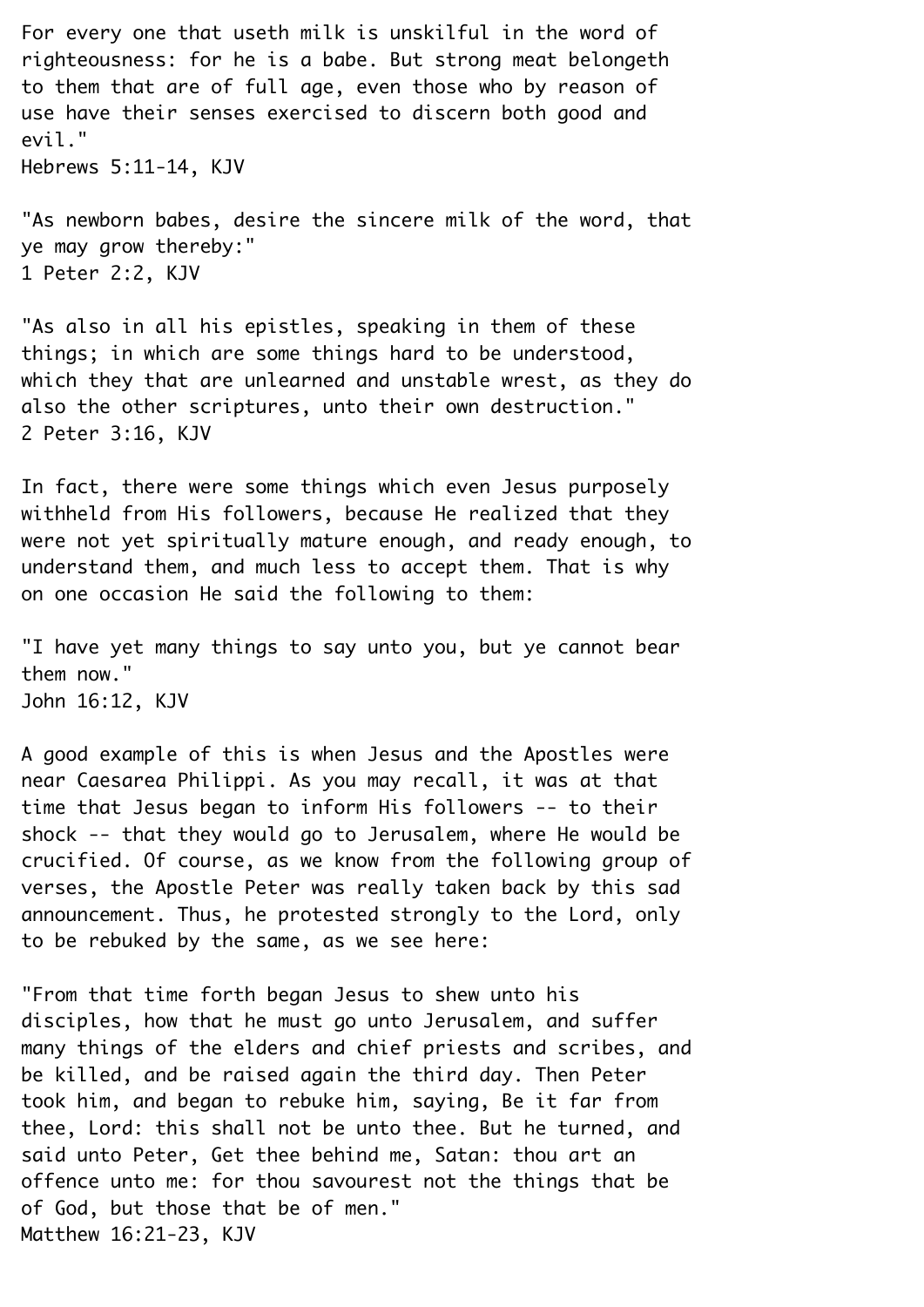As you can see, some things are simply not meant for babes in Christ. Not only can they not handle them sometimes, but there are occasions when they aren't even spiritually mature enough to properly understand them. And, of course, if they do not even properly understand such things themselves, then they most certainly should not be trying to teach them to other people, right? Yet sadly, that is EXACTLY what we see happening today in many instances; particularly in online discussions, such as on the social networks. The level of misinterpretation and deception amongst Christian Believers is astounding, shocking and sad. As I have mentioned before, it seems that everyone wants to be an Apostle or a Prophet.

So why do I say that Philippians 2:12 can be dangerous in the hands of novices? Quite simply, because if one doesn't take the time to compare this verse with other verses of¬ Scripture, he could very easily arrive at the erroneous conclusion that Paul is saying that we must work for our¬ Salvation, and merit it through our own good works. This is what the Apostle Peter is referring to when he states that some unlearned people wrest the Scriptures to their own destruction. That word "wrest" is derived from the Koine Greek word "strebloo", which means to twist or to pervert. In other words, certain people intentionally or unintentionally twist or pervert the meaning of certain verses so that they support their particular doctrines.¬

But is that really what the Apostle Paul is stating in¬ Philippians 2:12? Is he actually saying that we must work for our Salvation, and merit it through our own good works? If your answer is "Yes", well my friend, then you have just outright contradicted what Paul writes in other Epistles where he plainly states that we are NOT saved by our own works; that we are all sinners and have NO righteousness of our own; and that it is by God's Grace alone through faith in the atoning Sacrifice of Jesus Christ that we're granted¬ Forgiveness, Remission of our sins, Redemption, Salvation and Eternal Life. Consider the following group of verses which clarify these various points:

"For by grace are ye saved through faith; and that not of yourselves: it is the gift of God: Not of works, lest any man should boast."¬ Ephesians 2:8-9, KJV¬

"Not by works of righteousness which we have done, but according to his mercy he saved us, by the washing of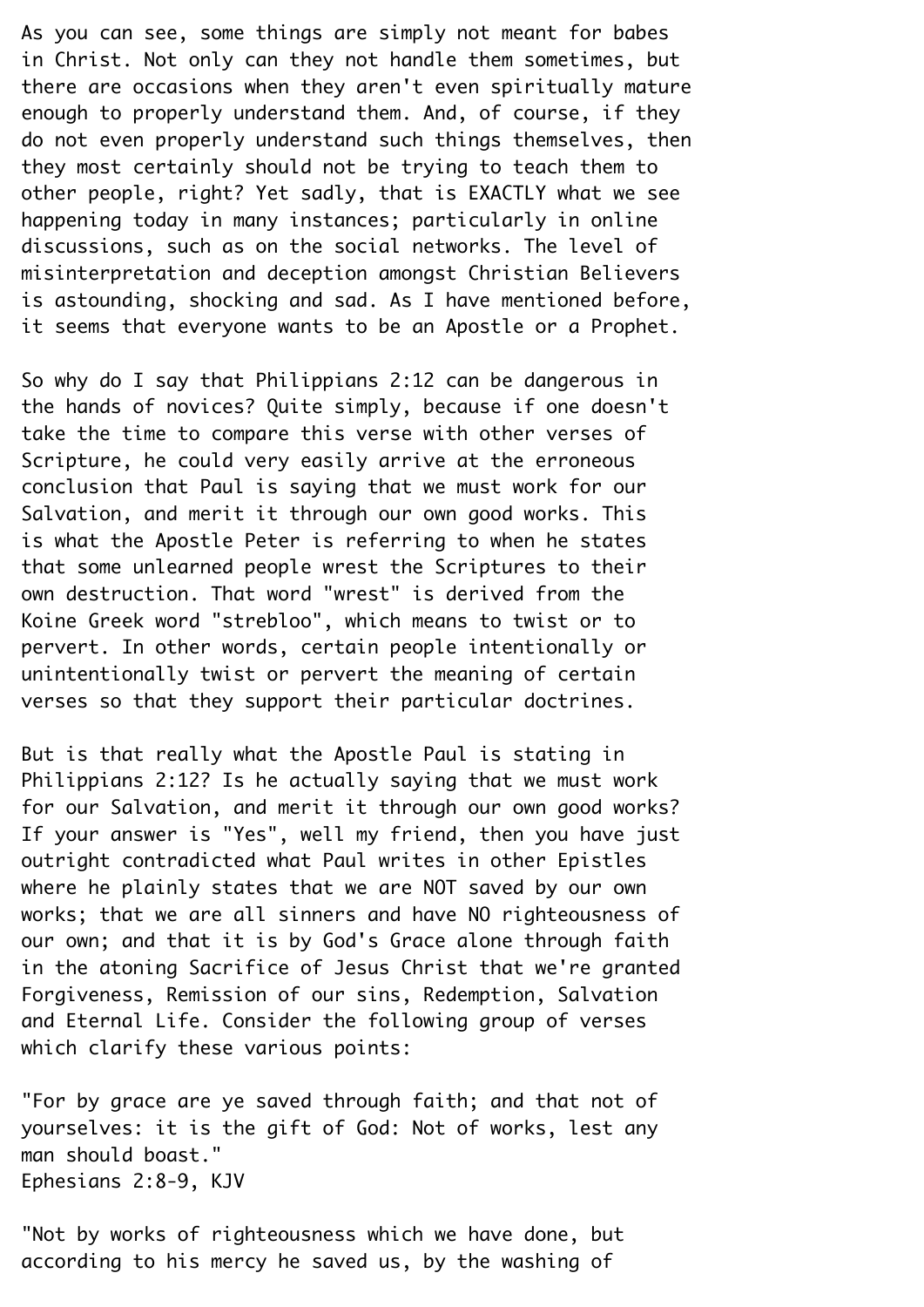regeneration, and renewing of the Holy Ghost;" Titus 3:5, KJV¬

"And be found in him, not having mine own righteousness, which is of the law, but that which is through the faith of Christ, the righteousness which is of God by faith:" Philippians 3:9, KJV¬

"And if by grace, then is it no more of works: otherwise grace is no more grace. But if it be of works, then is it no more grace: otherwise work is no more work." Romans 11:6, KJV¬

"And by him [Jesus] all that believe are justified from all things, from which ye could not be justified by the law of¬ Moses." Acts 13:39, KJV¬

"Now we know that what things soever the law saith, it saith to them who are under the law: that every mouth may be stopped, and all the world may become quilty before God. Therefore by the deeds of the law there shall no flesh be justified in his sight: for by the law is the knowledge of sin. But now the righteousness of God without the law is manifested, being witnessed by the law and the prophets; Even the righteousness of God which is by faith of Jesus¬ Christ unto all and upon all them that believe: for there is no difference: For all have sinned, and come short of the glory of God; Being justified freely by his grace through the redemption that is in Christ Jesus: Whom God hath set forth to be a propitiation through faith in his blood, to declare his righteousness for the remission of sins that are past, through the forbearance of God; To declare, I say, at this time his righteousness: that he might be just, and the justifier of him which believeth in Jesus. Where is boasting then? It is excluded. By what law? of works? Nay: but by the law of faith."

Romans 3:19-27, KJV¬

"For Christ is the end of the law for righteousness to every one that believeth."¬ Romans 10:4, KJV¬

"Knowing that a man is not justified by the works of the law, but by the faith of Jesus Christ, even we have believed in Jesus Christ, that we might be justified by the faith of¬ Christ, and not by the works of the law: for by the works of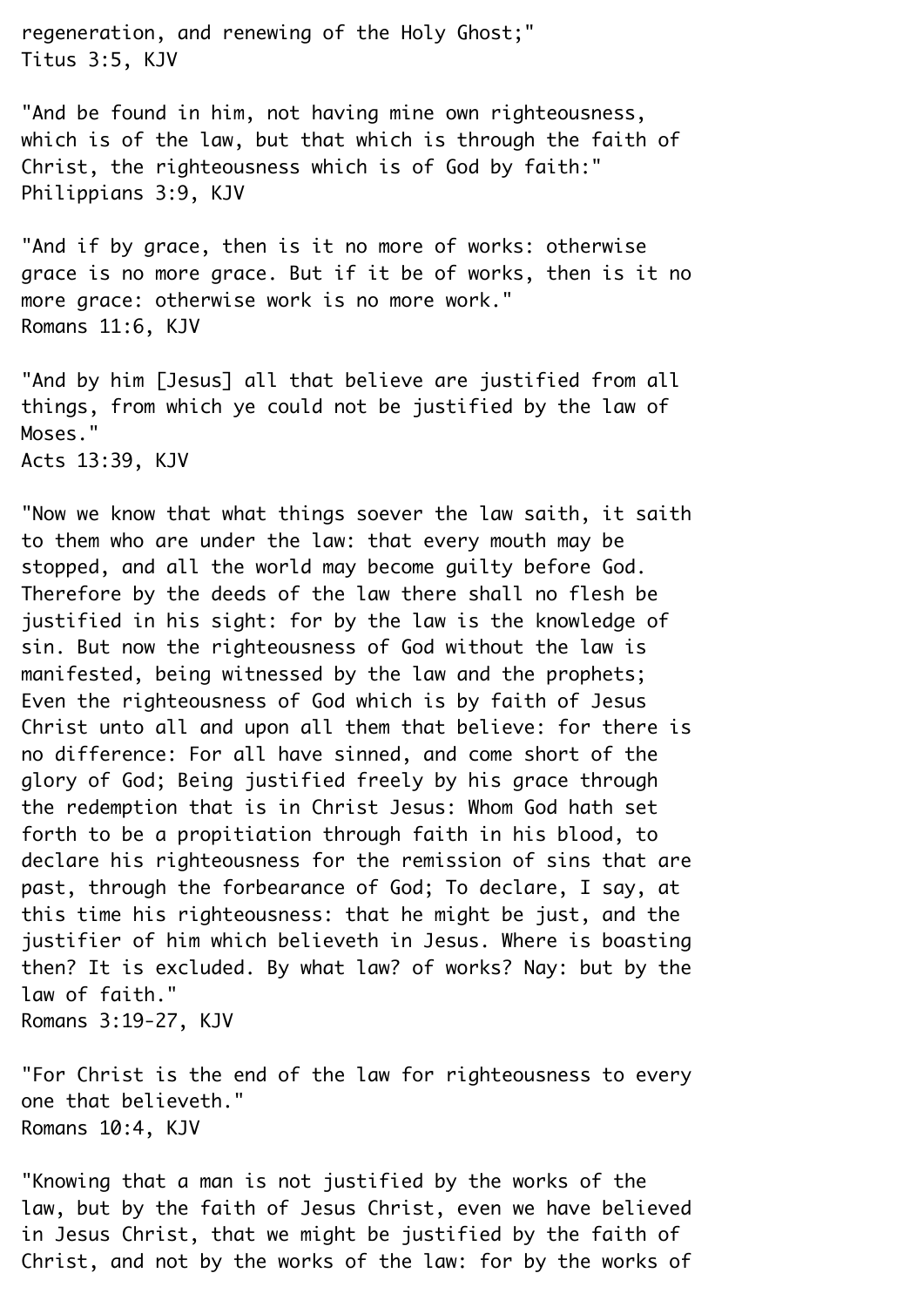the law shall no flesh be justified . . . I do not frustrate the grace of God: for if righteousness come by the law, then¬ Christ is dead in vain."¬ Galatians 2:16, 21, KJV¬

"But that no man is justified by the law in the sight of¬ God, it is evident: for, The just shall live by faith." Galatians 3:11, KJV¬

"Christ is become of no effect unto you, whosoever of you are justified by the law; ye are fallen from grace." Galatians 5:4, KJV¬

"For if by one man's offence death reigned by one; much more they which receive abundance of grace and of the gift of righteousness shall reign in life by one, Jesus Christ.)  $\ldots$ That as sin hath reigned unto death, even so might grace reign through righteousness unto eternal life by Jesus Christ our Lord."¬ Romans 5:17, 21, KJV¬

"Wherefore, my brethren, ye also are become dead to the law by the body of Christ; that ye should be married to another, even to him who is raised from the dead, that we should bring forth fruit unto God."¬ Romans 7:4, KJV¬

"And if Christ be in you, the body is dead because of sin; but the Spirit is life because of righteousness." Romans 8:10, KJV¬

So let me ask you something. Does it make any sense to you at all that in Philippians 2:12, the Apostle Paul would say that we must work for our Salvation, and then turn around and say the exact opposite in so many other verses? Is Paul just mixed up? Has he had a revelation and suddenly changed his mind about the issue? Is he just doctrinally confused and doesn't know what he is talking about? Is Paul losing it? Yes, I am purposely being a bit sarcastic. Actually, I don't believe any of that to be true. As the Apostle James wrote:

"A double minded man is unstable in all his ways." James 1:8, KJV¬

So, no, the Apostle Paul is most certainly NOT being double minded. Neither is he confused about anything. Paul knows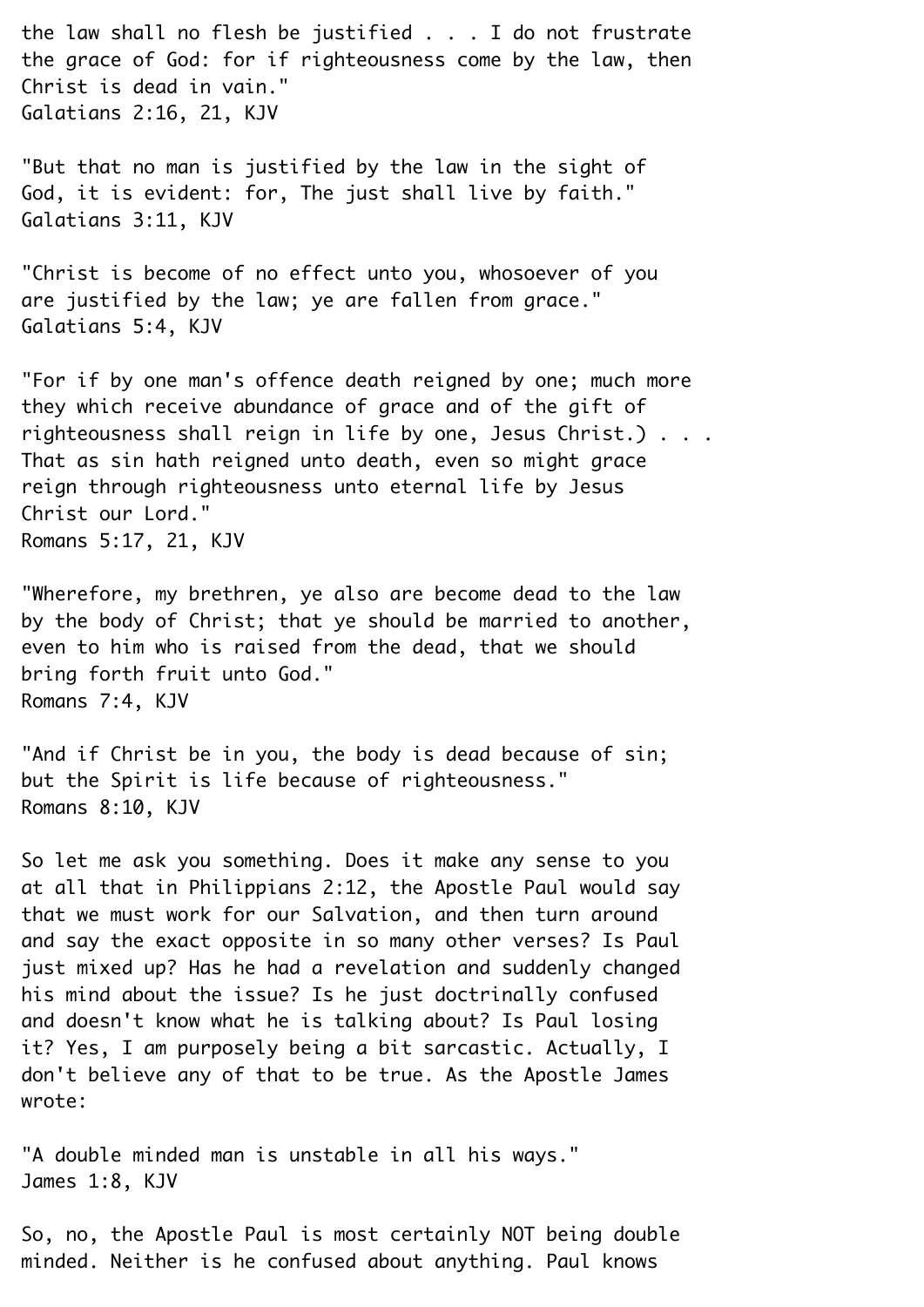exactly what he is writing. The problem lies with certain people today who interpret the verse in such a way so that it will seem to support their wayward doctrine of Salvation through works, or else Salvation through a combination of¬ Grace and works. Sadly, this doctrine of devils is really prevalent everywhere, and it is dead wrong. As Paul writes, it is either God's Grace, or works, but not both.

As I mention in my 1998 article entitled "Rightly Dividing the Word of Truth", whenever there seems to be any kind of contradiction, it is usually not in the Word of God itself, but rather in our personal understanding of the same. The¬ Lord does not contradict Himself. Neither does He purposely confuse us. In fact, we are specifically told by the Apostle¬ Paul in his discussion concerning the Gift of Tongues, that¬ God is not the author of confusion, as we see here:

"For God is not the author of confusion, but of peace, as in all churches of the saints." 1 Corinthians 14:33, KJV¬

Please go to part two for the conclusion of this article.

Written by Bill Kochman¬

wordweaver777@gmail.com https://www.billkochman.com https://www.csnet.live¬

End Of File¬

A Discussion Regarding Philippians 2:12 : Part 2¬

Copyright 1994 - 2022 Bill's Bible Basics¬

Published On: May 28, 2022¬

Last Updated: May 28, 2022¬

It Is God Who Works Through Us To Perform His Divine Will And¬ Pleasure, Paul Wrote To Christian Believers Who Were Already¬ Saved, Apostle John Wanted His Readers To Know That They Are¬ Already Saved And Have Eternal Life, We Must Demonstrate Our¬ Salvation Through Works Which We Perform For The Lord, Works¬ Are Proof Of Our Salvation But They Are Not What Saves Us To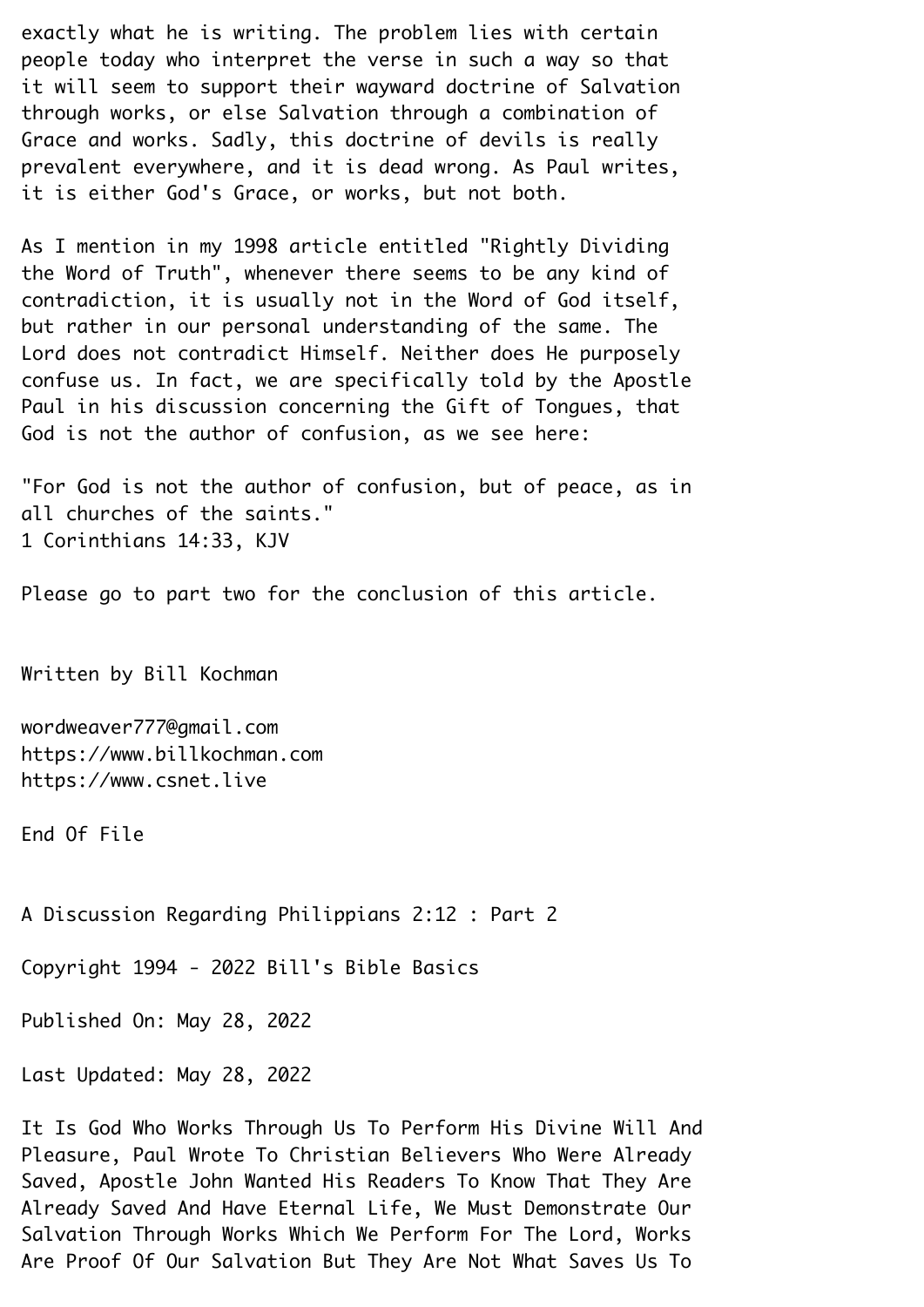Begin With, New Creatures In Christ, Faith Without Works Is¬ Dead, A Fruitless Apple Orchard, God Expects Us To Bear Fruit¬ And To Work Diligently For His Kingdom, Different Callings¬ And Ministries In The Body Of Christ, Faithful Servants In¬ God's Kingdom, Freeloaders In The First Century Church, The¬ Early Church's Financial Plan And Communal Sharing, Closing¬ Remarks, Apostle Paul's Example, BBB Suggested Reading List¬

Continuing our discussion from part one, so if the Apostle¬ Paul is NOT saying that we must work for our own Salvation, then exactly what IS he saying? It should be clear to you by now that whatever is meant by Philippians 2:12, must be in perfect agreement with all of the previous verses which we have already examined. Those verses clearly say that we are not saved by our own works. Therefore, something else must be meant by Philippians 2:12. In fact, if we read the very next verse, Paul's intended meaning becomes clear; at least in my view. Allow me to share those two verses together:

"Wherefore, my beloved, as ye have always obeyed, not as in my presence only, but now much more in my absence, work out your own salvation with fear and trembling. For it is God which worketh in you both to will and to do of his good pleasure."¬

Philippians 2:12-13, KJV¬

The first nail in the coffin regarding this false doctrine is the fact that Paul comes right out and says that it is¬ NOT our own works per se. Rather, it is in fact GOD who is working in us and through us. What is God working through us to do? Again, the verse makes it rather plain when it states¬ God's Will and God's good pleasure. Do you understand now? If not, let me explain further. First of all, remember to whom Paul is writing this Epistle. It is to the Christian Church in Philippi. These are brethren. They are ALREADY Believers. Paul in fact refers to them as "my beloved". In other words, these people are ALREADY saved. As the Apostle John writes:¬

"He that hath the Son hath life; and he that hath not the¬ Son of God hath not life. These things have I written unto you that believe on the name of the Son of God; that ye may know that ye have eternal life, and that ye may believe on the name of the Son of God."¬ 1 John 5:12-13, KJV¬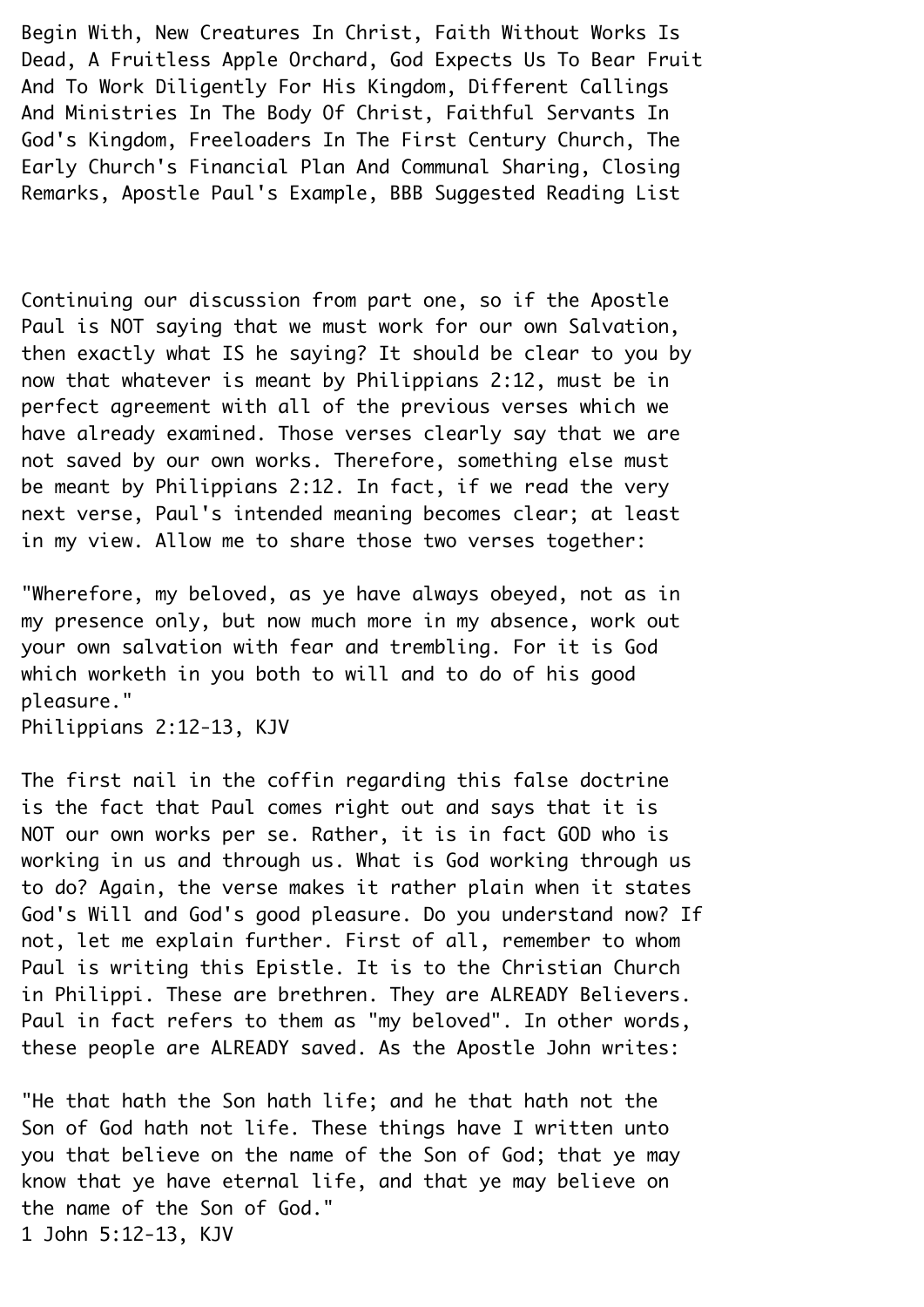Do you see that? John clearly wants his readers to KNOW that they ALREADY have eternal life NOW, because they believe in¬ Jesus. It is not something to wish for, or to work for in the future. They have already got it by faith through their belief in Christ. In similar fashion, Paul cannot be saying that the brethren at Philippi must work for their Salvation, because they are ALREADY saved by faith. So in my view, and you can take it or leave it, what Paul REALLY seems to be saying is that now that they ARE saved, serve the Lord with fear and trembling. Fulfill God's Will in your lives and do those things which please the Lord. Manifest and demonstrate your Salvation through the good works which you do for the¬ Lord. Witness for the Lord. Win souls for His Kingdom. Teach¬ His sheep. Support His missionaries. Do whatever He's called you to do. Prove that you are truly saved. Don't just say it. Do the work of an evangelist, as in this verse:

"But watch thou in all things, endure afflictions, do the work of an evangelist, make full proof of thy ministry." 2 Timothy 4:5, KJV¬

In short, as I have explained so many times before, the works which we do for the Lord are the fruits, the results, and the byproduct of our Salvation. They are NOT what save us, but they do prove that we are indeed saved. As Paul writes "make full proof of thy ministry." We do said works because of the fact that we have been saved, and we have been regenerated, transformed, and renewed in our minds, by the Spirit of¬ Christ. We are new creatures in Christ Jesus, with a brand new vision, and new goals in life. Consider the following group of verses:¬

"Therefore if any man be in Christ, he is a new creature: old things are passed away; behold, all things are become new."

2 Corinthians 5:17, KJV¬

"And that ye put on the new man, which after God is created in righteousness and true holiness." Ephesians 4:24, KJV¬

"And have put on the new man, which is renewed in knowledge after the image of him that created him:" Colossians 3:10, KJV¬

"And be not conformed to this world: but be ye transformed by the renewing of your mind, that ye may prove what is that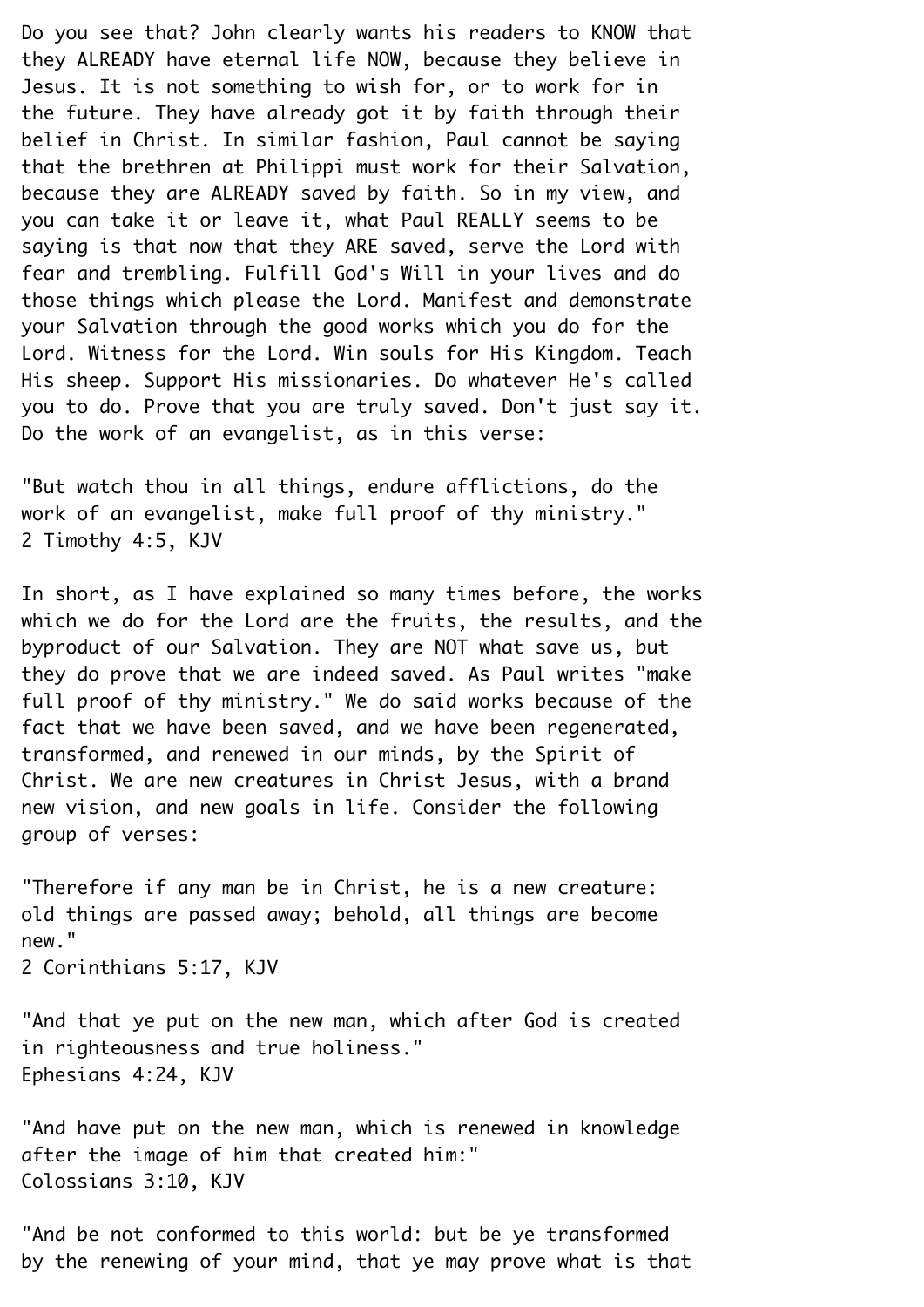good, and acceptable, and perfect, will of God."¬ Romans 12:2, KJV¬

In fact, in Philippians 2:12, that phrase "work out" finds its origin in the Koine Greek word "katergazomai", which means to perform, accomplish or achieve. Those are action verbs which result in something being seen and done. It is similar to what the Apostle James wrote in these two verses where he says to show me your faith by your works. Let me see it in your actions and in your lifestyle. Don't just talk. Do the walk:¬

"Even so faith, if it hath not works, is dead, being alone.¬ Yea, a man may say, Thou hast faith, and I have works: shew me thy faith without thy works, and I will shew thee my faith by my works  $\ldots$ . For as the body without the spirit is dead, so faith without works is dead also."¬ James 2:17-18, 26, KJV¬

This is in fact pretty much the same message that I share in articles such as the series "Sluggards and Sloths: Are You¬ Diligent and Faithful in the Affairs of God's Kingdom?", as well as in "The Parable of the Sower: Salvation and Service" and "Are You a Burning Ember for the Lord?". In short, once we are saved, God expects us to work diligently for Him, for the glory of His Kingdom. That is precisely how we can gain¬ Heavenly Rewards. To reiterate, such works do NOT save us, but they most certainly DO show that we are truly saved. If you were to plant an apple orchard, and years later when the trees mature, for some odd reason they don't bear any fruit, how would you feel? Well, God feels the same way when He plants His Spirit in the soil of our flesh -- which Apostle¬ Paul refers to as the "earnest of the Spirit" -- and then we do not bear any fruit for His Kingdom. Consider this group of verses:¬

"And he shall be like a tree planted by the rivers of water, that bringeth forth his fruit in his season; his leaf also shall not wither; and whatsoever he doeth shall prosper." Psalm 1:3, KJV¬

"The fruit of the righteous is a tree of life; and he that winneth souls is wise." Proverbs 11:30, KJV¬

"But other fell into good ground, and brought forth fruit, some an hundredfold, some sixtyfold, some thirtyfold . . .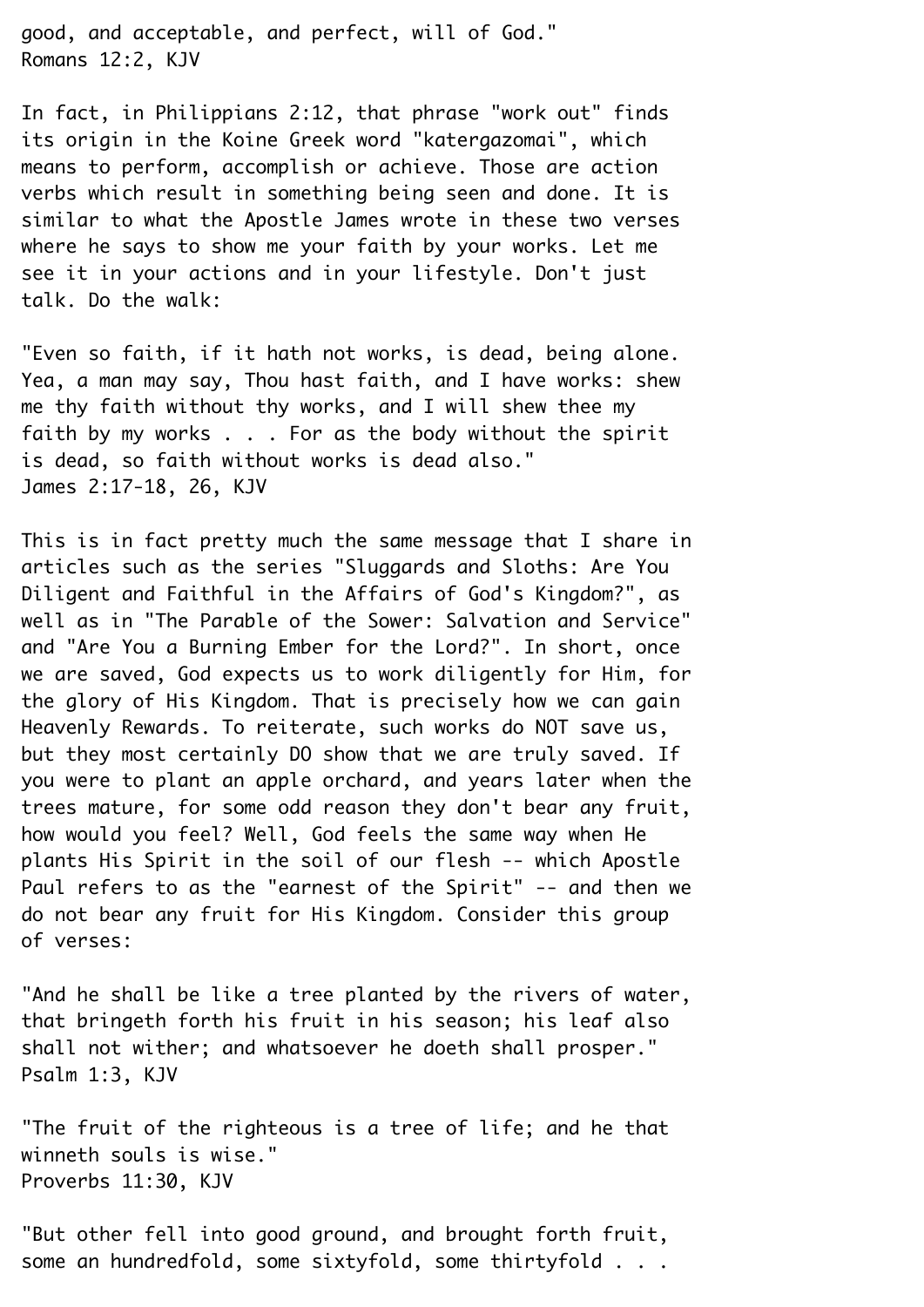But he that received seed into the good ground is he that heareth the word, and understandeth it; which also beareth fruit, and bringeth forth, some an hundredfold, some sixty, some thirty."¬ Matthew 13:8, 23, KJV¬

"Another parable put he forth unto them, saying, The kingdom of heaven is like to a grain of mustard seed, which a man took, and sowed in his field: Which indeed is the least of all seeds: but when it is grown, it is the greatest among herbs, and becometh a tree, so that the birds of the air come and lodge in the branches thereof." Matthew 13:31-32, KJV¬

"And these are they which are sown on good ground; such as hear the word, and receive it, and bring forth fruit, some thirtyfold, some sixty, and some an hundred."¬ Mark 4:20, KJV¬

"But that on the good ground are they, which in an honest and good heart, having heard the word, keep it, and bring forth fruit with patience." Luke 8:15, KJV¬

"He spake also this parable; A certain man had a fig tree planted in his vineyard; and he came and sought fruit thereon, and found none. Then said he unto the dresser of his vineyard, Behold, these three years I come seeking fruit on this fig tree, and find none: cut it down; why cumbereth it the ground? And he answering said unto him, Lord, let it alone this year also, till I shall dig about it, and dung it: And if it bear fruit, well: and if not, then after that thou shalt cut it down."¬ Luke 13:6-9, KJV¬

"Verily, verily, I say unto you, Except a corn of wheat fall into the ground and die, it abideth alone: but if it die, it bringeth forth much fruit."¬ John 12:24, KJV¬

"I am the true vine, and my Father is the husbandman. Every branch in me that beareth not fruit he taketh away: and every branch that beareth fruit, he purgeth it, that it may bring forth more fruit. Now ye are clean through the word which I have spoken unto you. Abide in me, and I in you. As the branch cannot bear fruit of itself, except it abide in the vine; no more can ye, except ye abide in me. I am the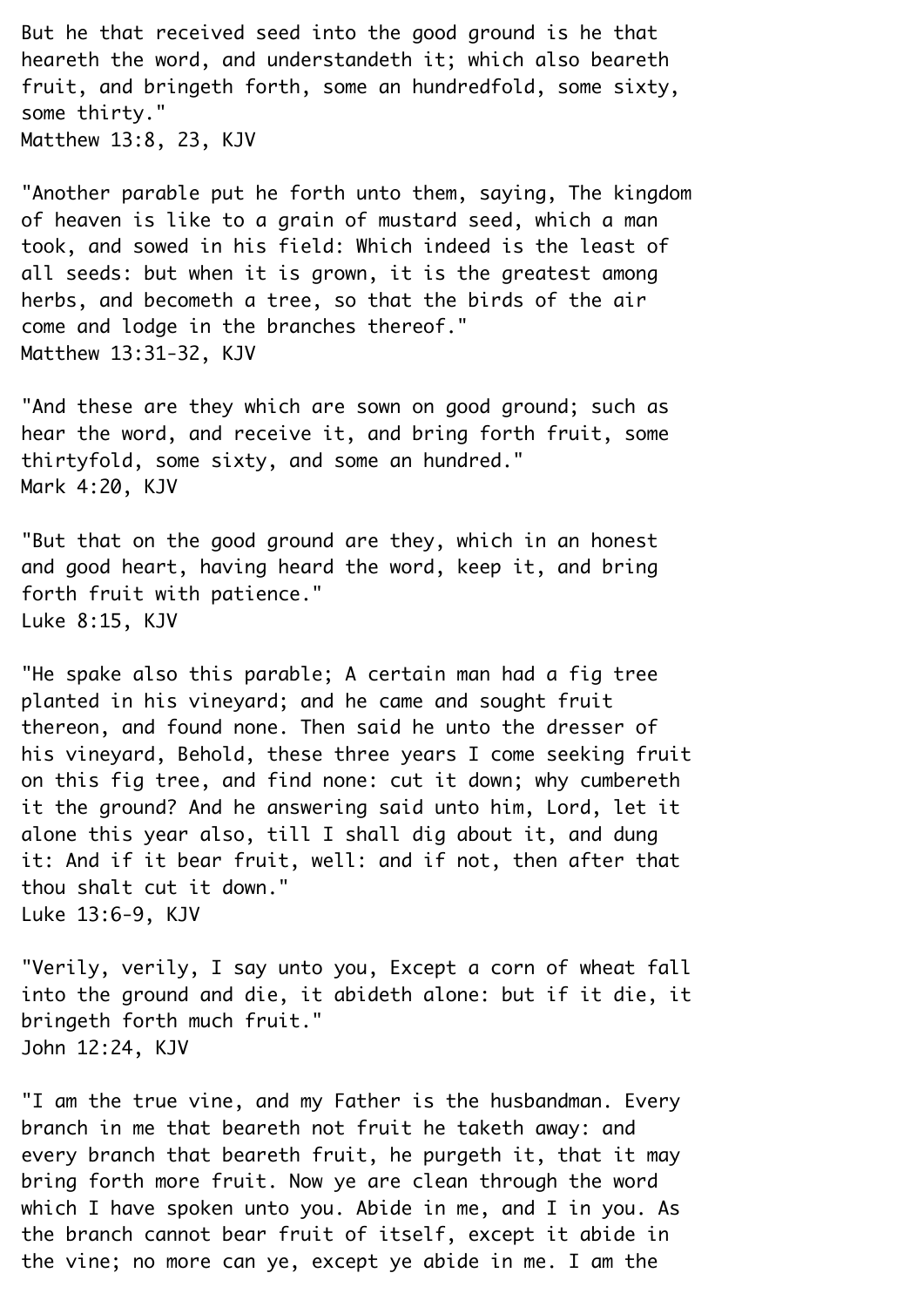vine, ye are the branches: He that abideth in me, and I in him, the same bringeth forth much fruit: for without me ye can do nothing. If a man abide not in me, he is cast forth as a branch, and is withered; and men gather them, and cast them into the fire, and they are burned  $\ldots$ . Ye have not chosen me, but I have chosen you, and ordained you, that ye should go and bring forth fruit, and that your fruit should remain: that whatsoever ye shall ask of the Father in my name, he may give it you." John 15:1-6, 16, KJV¬

"Wherefore, my brethren, ye also are become dead to the law by the body of Christ; that ye should be married to another, even to him who is raised from the dead, that we should bring forth fruit unto God."¬ Romans 7:4, KJV¬

So the way that we "work out" our Salvation is by bearing fruit for God's Kingdom in some way. It may not necessarily be in the form of winning souls to Christ. After all, the Body of Christ is made up of many members, and each member has their own gifts, calling and ministry. Not everyone is called to be an evangelist, or a teacher, or a prophet. It is up to each one of us to determine through personal prayer and carefully studying God's Word, what His calling is for our lives. It is not the same for everyone. But whatever it is, we must do it faithfully, diligently and consistently, and with fear and trembling. That is the gist of the matter, in my humble opinion. Let me share a few more verses with you regarding the subject of faithfulness:

"Who then is a faithful and wise servant, whom his lord hath made ruler over his household, to give them meat in due season?"¬ Matthew 24:45, KJV

"His lord said unto him, Well done, thou good and faithful servant: thou hast been faithful over a few things, I will make thee ruler over many things: enter thou into the joy of thy lord."¬

Matthew 25:21, KJV¬

"He that is faithful in that which is least is faithful also in much: and he that is unjust in the least is unjust also in much. If therefore ye have not been faithful in the unrighteous mammon, who will commit to your trust the true riches? And if ye have not been faithful in that which is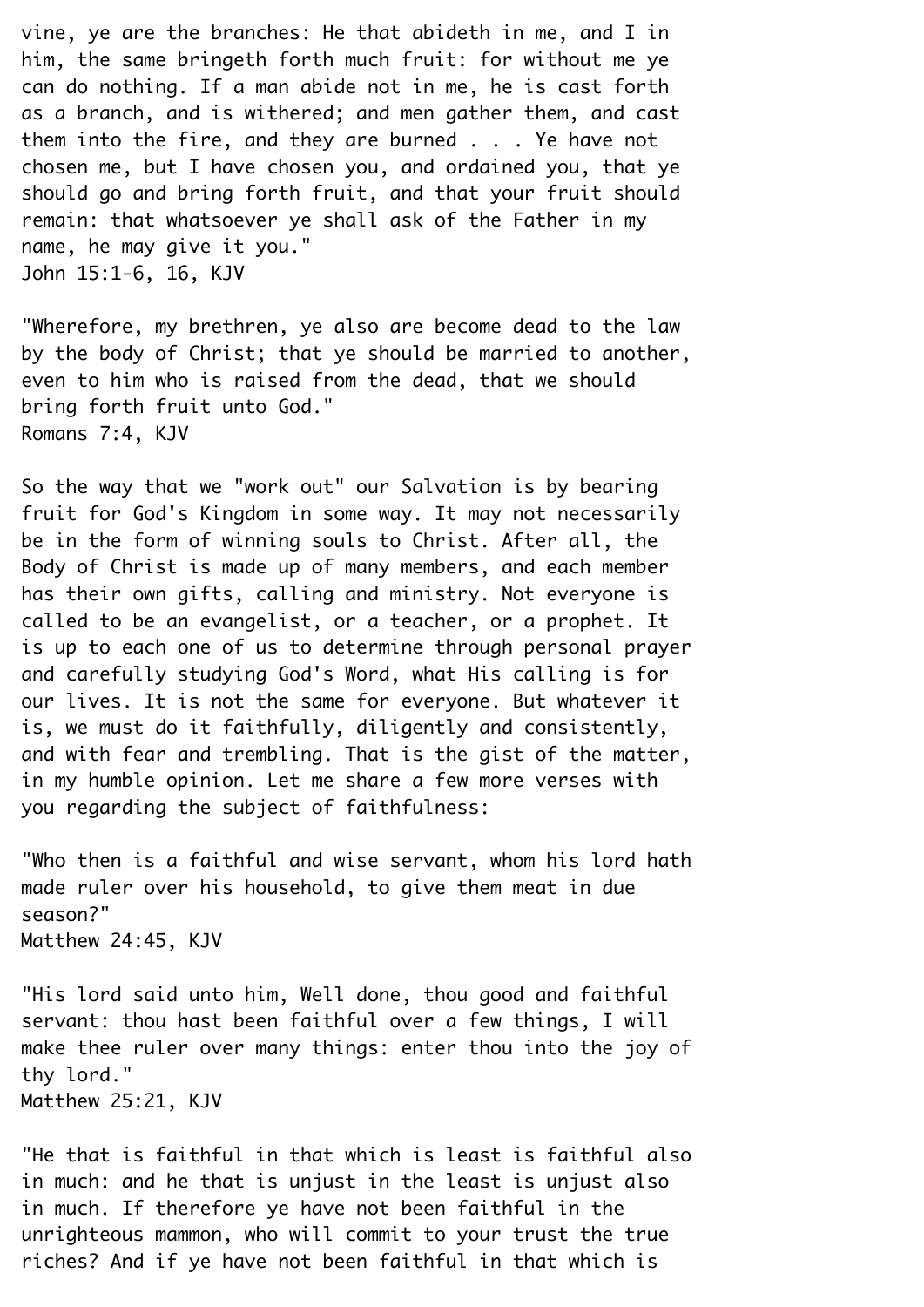another man's, who shall give you that which is your own?"¬ Luke 16:10-12, KJV¬

"And he said unto him, Well, thou good servant: because thou hast been faithful in a very little, have thou authority over ten cities."¬ Luke 19:17, KJV¬

"Moreover it is required in stewards, that a man be found faithful."¬ 1 Corinthians 4:2, KJV¬

One question which arises in my mind is why Paul and James felt compelled to bring up this issue regarding demonstrating our faith by our works. Well, one reason -- which is in fact confirmed by the Scriptures -- is that some of the brethren were apparently being rather lazy. They were being slothful in the Lord's Business, and they were not doing their share of the work. They were freeloaders. They were just sliding by. This fact becomes evident in such New Testament verses as the following:

"Now we command you, brethren, in the name of our Lord Jesus¬ Christ, that ye withdraw yourselves from every brother that walketh disorderly, and not after the tradition which he received of us. For yourselves know how ye ought to follow us: for we behaved not ourselves disorderly among you; Neither did we eat any mans bread for nought; but wrought with labour and travail night and day, that we might not be chargeable to any of you: Not because we have not power, but to make ourselves an ensample unto you to follow us. For even when we were with you, this we commanded you, that if any would not work, neither should he eat. For we hear that there are some which walk among you disorderly, working not at all, but are busybodies. Now them that are such we command and exhort by our Lord Jesus Christ, that with quietness they work, and eat their own bread. But ye, brethren, be not weary in well doing. And if any man obey not our word by this epistle, note that man, and have no company with him, that he may be ashamed. Yet count him not as an enemy, but admonish him as a brother." 2 Thessalonians 3:6-15, KJV¬

"Not slothful in business; fervent in spirit; serving the¬ Lord:" Romans 12:11, KJV¬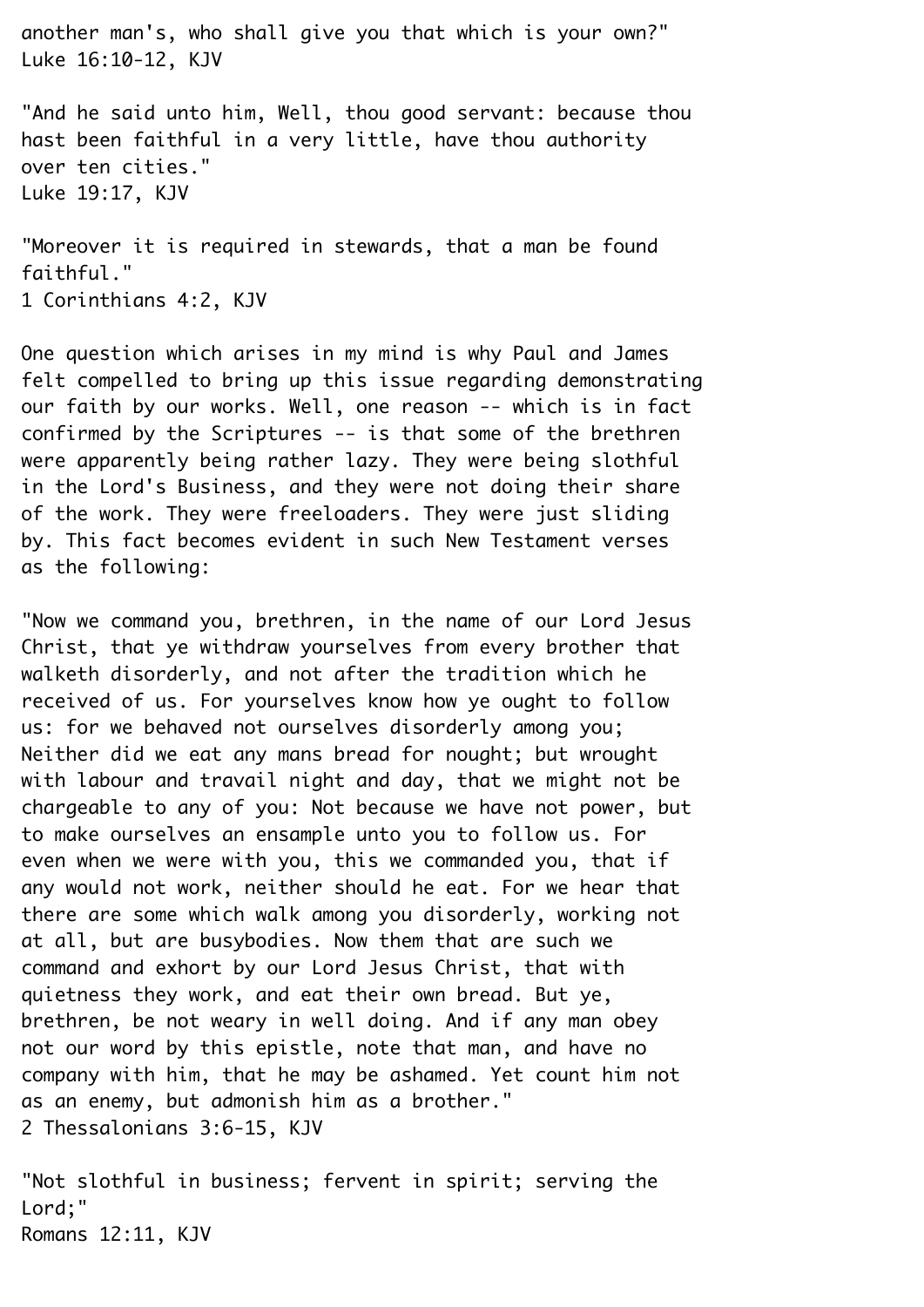"And we desire that every one of you do shew the same diligence to the full assurance of hope unto the end: That ye be not slothful, but followers of them who through faith and patience inherit the promises." Hebrews 6:11-12, KJV¬

I mean think about it. According to the Book of Acts, from the day of Pentecost and forward, the Apostle were literally winning souls and converts by the thousands. Not only that, but the most dedicated ones were forsaking all and bringing their possessions -- or the money from their possessions -to the Apostles, so that distribution could then be made according to the need of each member. This communal manner of living becomes evident by verses such as the following:

"And all that believed were together, and had all things common; And sold their possessions and goods, and parted them to all men, as every man had need."¬ Acts 2:44-45, KJV¬

"And the multitude of them that believed were of one heart and of one soul: neither said any of them that ought of the things which he possessed was his own; but they had all things common . . . Neither was there any among them that lacked: for as many as were possessors of lands or houses sold them, and brought the prices of the things that were sold, And laid them down at the apostles' feet: and distribution was made unto every man according as he had need."¬

Acts 4:32, 34-35, KJV¬

"For ye know the grace of our Lord Jesus Christ, that, though he was rich, yet for your sakes he became poor, that ye through his poverty might be rich. And herein I give my advice: for this is expedient for you, who have begun before, not only to do, but also to be forward a year ago.¬ Now therefore perform the doing of it; that as there was a readiness to will, so there may be a performance also out of that which ye have. For if there be first a willing mind, it is accepted according to that a man hath, and not according to that he hath not. For I mean not that other men be eased, and ye burdened: But by an equality, that now at this time your abundance may be a supply for their want, that their abundance also may be a supply for your want: that there may be equality: As it is written, He that had gathered much had nothing over; and he that had gathered little had no lack."¬ 2 Corinthians 8:9-15, KJV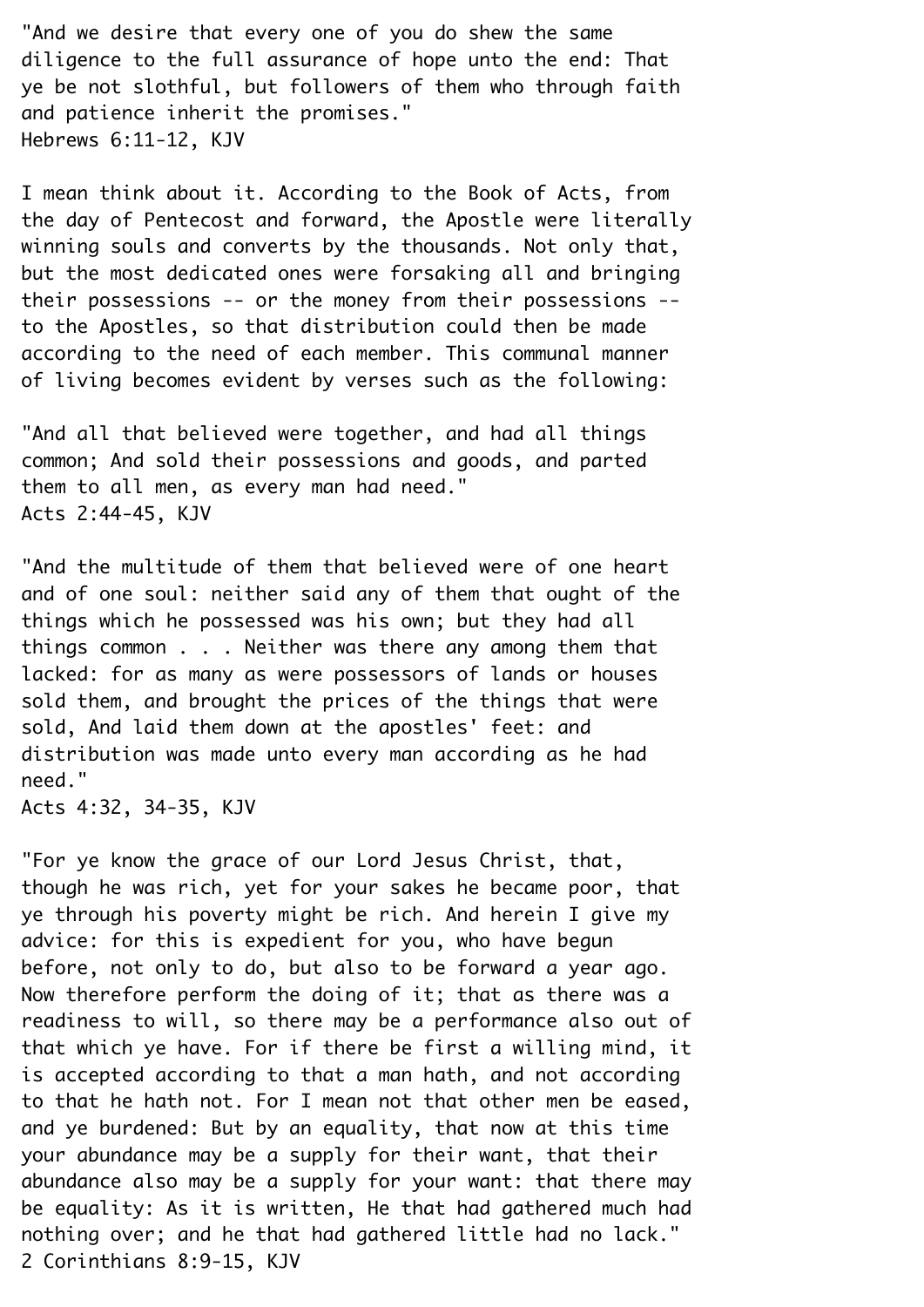Now think how easy it must have been for a shrewd person to more or less hide amongst so great a multitude of Christian¬ Believers, enjoying the benefits which the Church offered, without having to lift a finger  $\ldots$  well, at least until they were discovered by the Apostles! So the Apostles wanted the brethren to know that being a part of the Lord's Church was not just a free ride with free room and board. In other words, once saved, everyone was expected to do their part to advance the Kingdom of God, in whatever capacity they were assigned by the Church Elders. In this way they would indeed¬ "work out [their] own salvation with fear and trembling", and "with quietness they work, and eat their own bread."

In conclusion, you cannot take one verse -- Philippians 2:12¬ -- and insist that in it Paul is saying that we must work for our Salvation, while purposely ignoring all of the other verses where he says the exact opposite. As I have already made clear, yes, we must indeed work. However, it is not so that we can merit or gain Salvation. Rather, we work because we love the Lord, and because we want to help bring others into His Kingdom. As a result of doing this, we will have rewards in Heaven. And by the way, if there is anyone who demonstrated their faith by their works, it was certainly the Apostle Paul. As he writes in his second Epistle to the¬ Corinthian brethren:¬

"Are they ministers of Christ? (I speak as a fool) I am more; in labours more abundant, in stripes above measure, in prisons more frequent, in deaths oft. Of the Jews five times received I forty stripes save one. Thrice was I beaten with rods, once was I stoned, thrice I suffered shipwreck, a night and a day I have been in the deep; In journeyings often, in perils of waters, in perils of robbers, in perils by mine own countrymen, in perils by the heathen, in perils in the city, in perils in the wilderness, in perils in the sea, in perils among false brethren; In weariness and painfulness, in watchings often, in hunger and thirst, in fastings often, in cold and nakedness." 2 Corinthians 11:23-27, KJV¬

With these thoughts I will bring this article to a close. I hope that you have found it informative, and I pray that it has been a blessing and an inspiration in your life. If you have been a bit lazy with regards to the affairs of God's¬ Kingdom, I hope that this article will motivate you to try to do better for the Lord. If you have enjoyed reading this